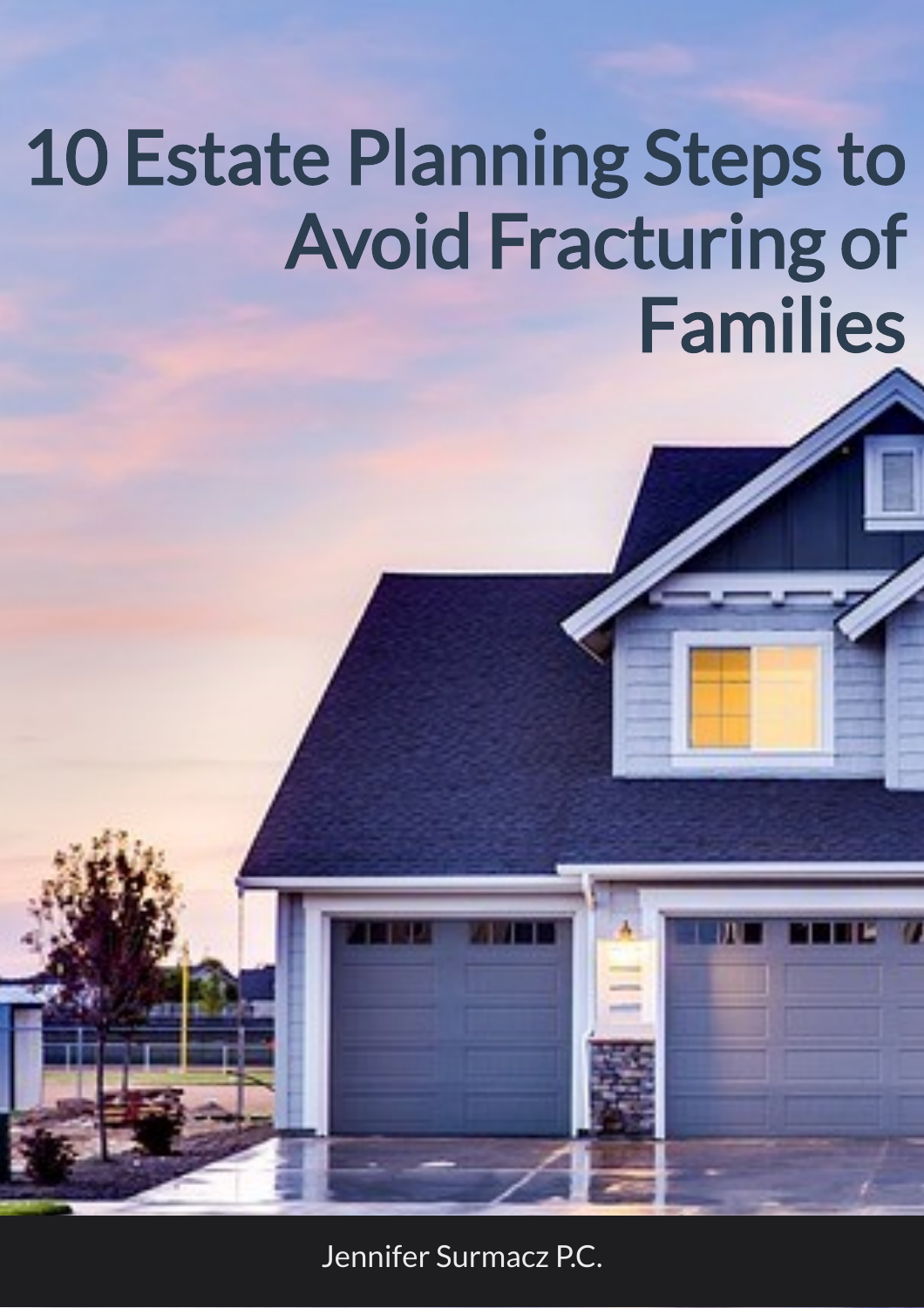

In addition to representing trustees and executors named in estate plans that our firm has prepared, I also advise and represent clients in estate administration and litigation matters for estate plans that we did not create. While every family and estate plan is unique, when I review disputed or contested estate administration cases and the circumstances that are most commonly present, I see a number of repeated themes and factors that make disputes either more or less likely.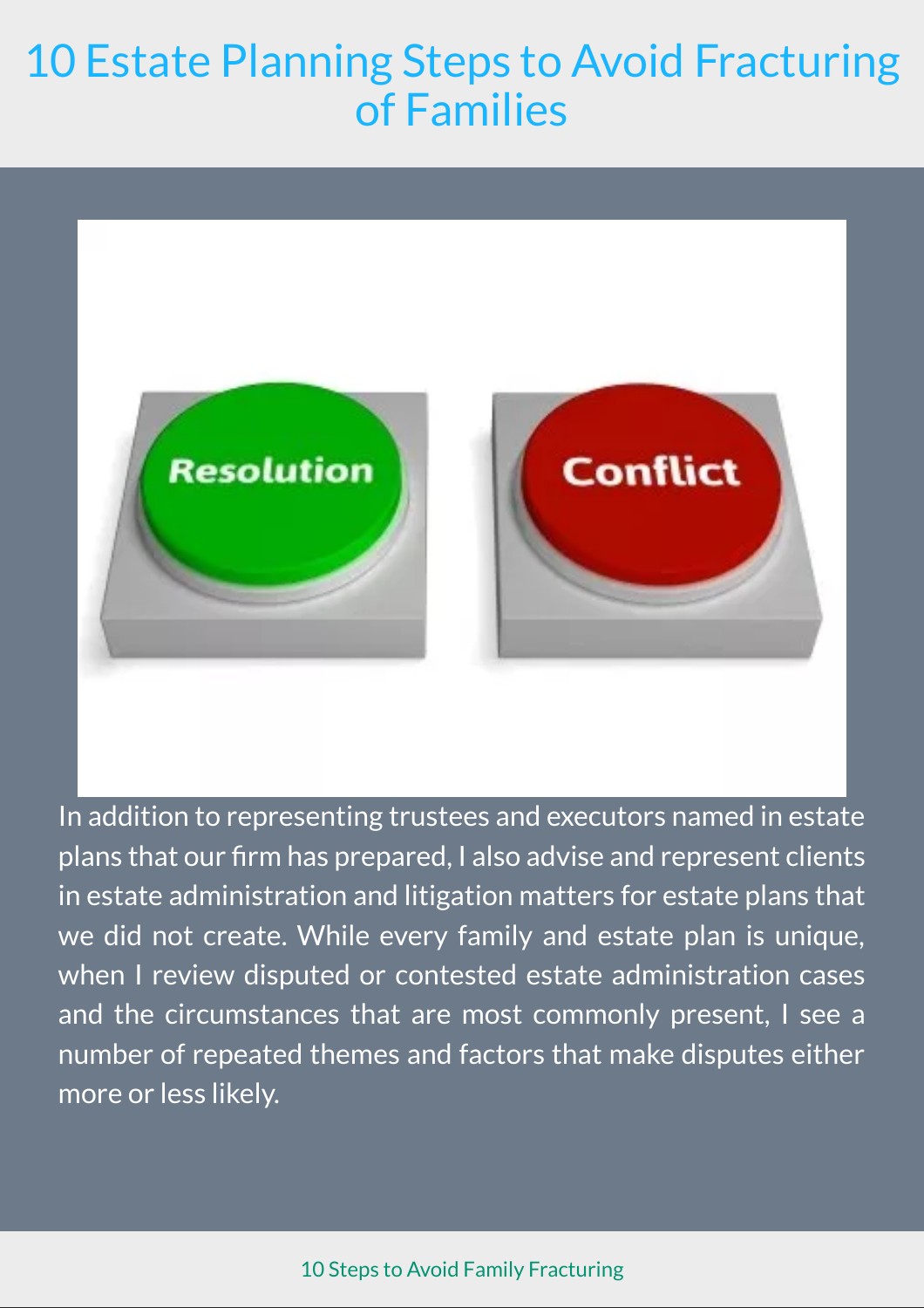There are a couple of major factors that effect the likelihood of estate disputes that you might not have a lot of control over. First, if your beneficiaries simply do not get along with each other or are generally litigious, the odds of a dispute will be much higher. If beneficiaries want to fight badly enough, they can usually find a reason. Second, "mo money mo problems"  $-$  the more there is to fight over, the more reason there is to fight.

But whether your estate is large or small or your children get along famously or infamously, there are some affirmative steps that you can take to minimize the likelihood of an estate dispute or contest.

Based on the themes we see repeated time and again, here are 10 tips and considerations for planning your estate to avoid or minimize family inheritance disputes:

#### 1. Create an estate plan while you are healthy and of sound mind

If you wait for an illness to create an estate plan, you either may not get it done or may not be in the best position to communicate your wishes clearly or work most effectively with an attorney. When you're ill, you want to focus on your health and and not be burdened by decisions that can be better addressed in advance. You can order you FREE Health Care [Directives](https://www.integratedtrustsystems.com/ODQ/Short.asp?ID=819060&Type=SFQHCB) here.

Estate plans that are created or changed during illness or toward the end of life increase the chance that issues over your capacity to execute a will or trust will be raised. This is not to say that plans cannot be changed late in life, but they do require extra precaution.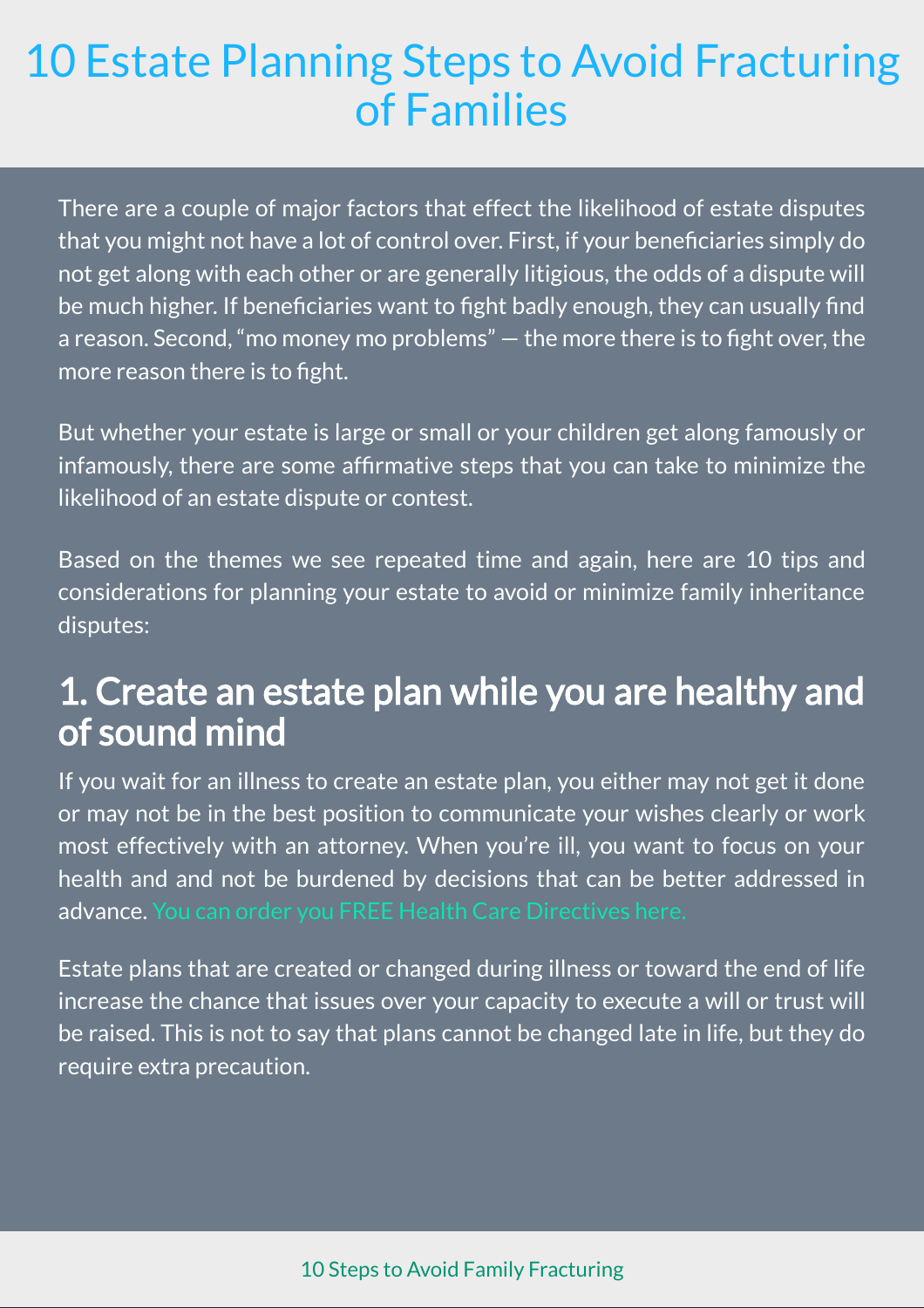#### 2. Seek quality independent legal advice free from undue influence

Historically speaking, Do-it-yourself plans have been more susceptible to challenge and ambiguity. However, the customized [eStatePlan](https://vimeo.com/279566740)™ documents prepared by our attorney firm can help ensure that the plan was not created, or unduly influenced, by a beneficiary. The attorney's expertise and file [documentation](https://www.integratedtrustsystems.com/ODQ/Short.asp?ID=819060&Type=SFQDTB) can help minimize ambiguity and document your [intentions.](https://www.integratedtrustsystems.com/ODQ/Short.asp?ID=819060&Type=SFQDTB)

The attorney selected should be independent (not your child's best friend who is an attorney) and experienced in estate planning not the attorney that won your PI case and will make your Will for a hundred bucks.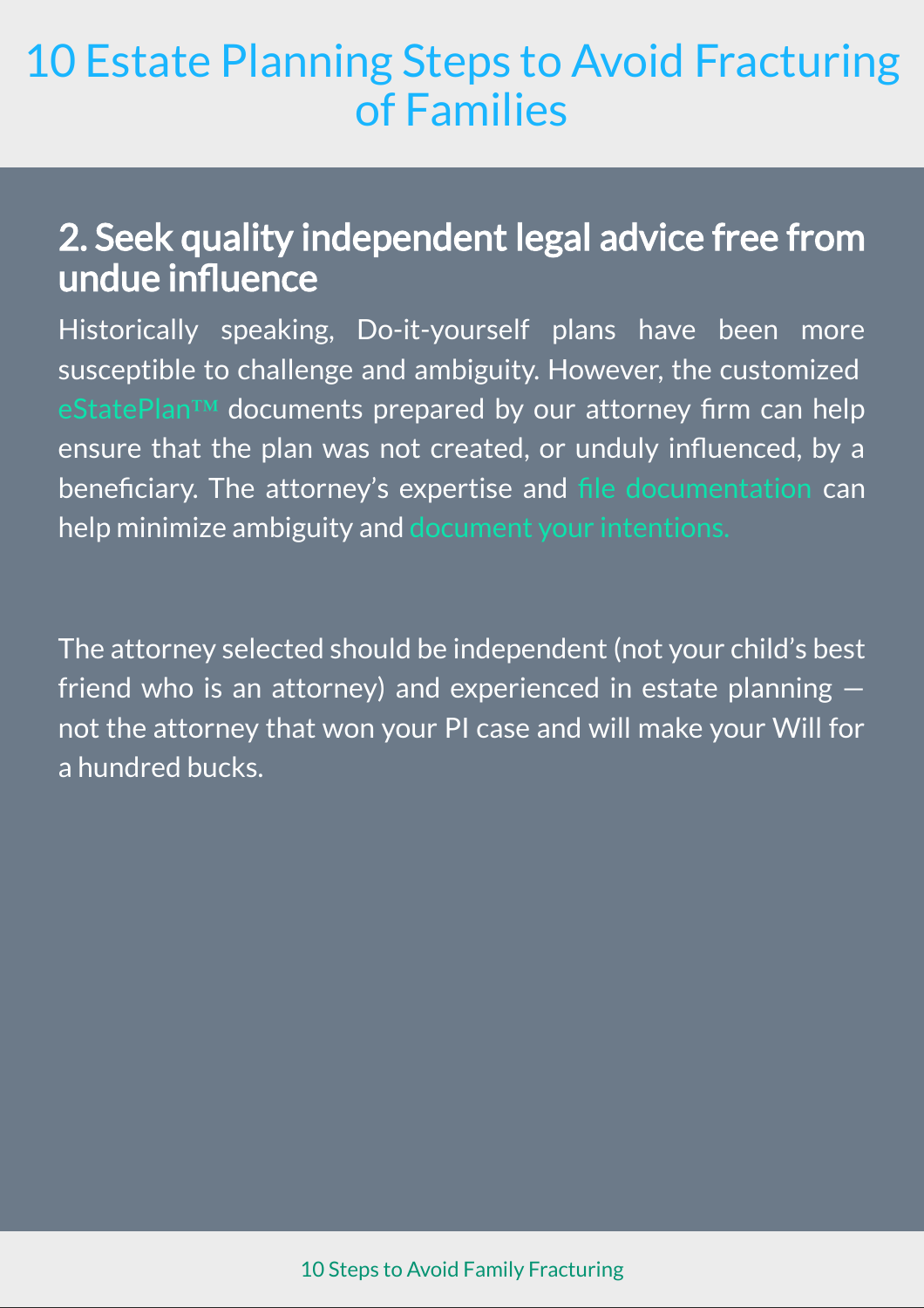#### 3. Use a revocable living trust to avoid probate

Estate planning with a [funded](https://www.mylifecardplan.com/MLCP/MembershipBenefits.PDF) [revocable](https://vimeo.com/279566740) living trust will usually keep your estate out of probate court. While [probate](mailto:mailto:jennifer@estateplantm.com) in itself is not necessarily a contentious proceeding, it does provide a ready and accessible forum for heirs and beneficiaries to do battle.

Probate notices must be sent not only to beneficiaries, but also to heirs that you may have otherwise disinherited. Trust disputes can also be brought into court, but it tends to be less likely without the requires notices, statutory rights and existing court proceedings.

### 4. Choose executor and trustee succession wisely

Think about the relationship between the fiduciaries, beneficiaries and terms of your trust. Consider what conflicts could arise during administration. The wrong combination can create and foment conflict. Provide trustees with an exit plan and appropriate trustee succession.

In some instances naming co-trustees can minimize conflict, but in others it may create conflict. If beneficiaries are likely to fight, consider naming an independent trustee, such as a **[trust company](https://tbaz.com/).** Above all else, the trustee must be trustworthy.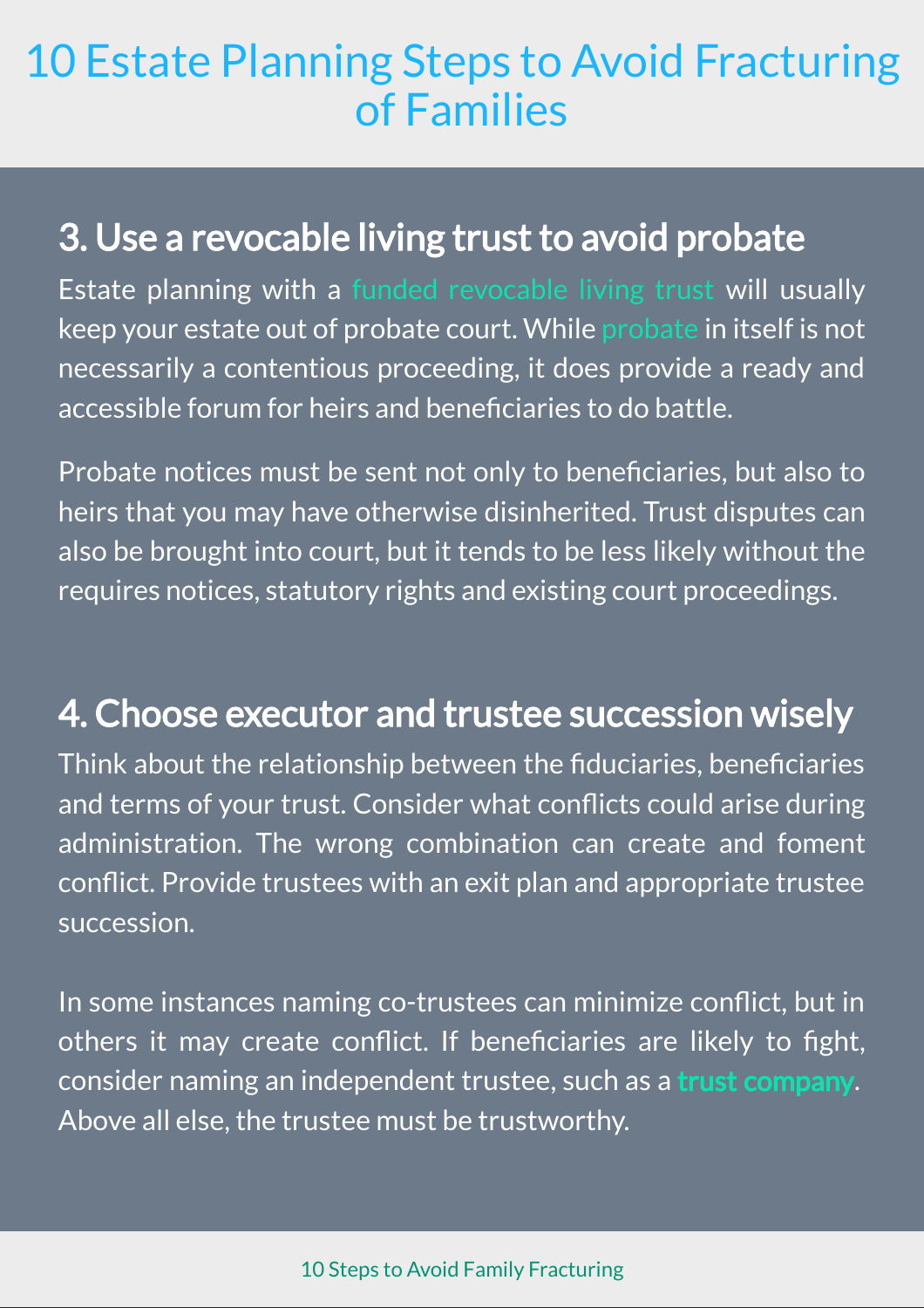#### 5. Explain different or unequal treatment of beneficiaries

Anytime an [Estate Plan](https://www.mylifecardplan.com/MLCP/MainPage.asp) varies significantly from expectations or treats similarly situated beneficiaries (e.g. multiple children) differently, there is an increased chance for dispute and litigation. This is not to say that you cannot or should not do this, but extra care and diligence should be exercised to ensure that the plan will be upheld if contested.

Our proprietary process handles that concern easily when we utilize our Specific Trust Directives within each Client Console. Setting expectations in advance will always be very helpful. If distributions will be unequal, an explicit "Trust Directive" will be helpful as a deterrent to litigation.

#### 6. Address division and distribution of personal effects

Hands down the most common category of estate disputes involve tangible personal property. The basic reasons are twofold: (1) it's easy to divide a bank account into equal shares; it might not be so easy to divide jewelry or collectibles into equal shares, and [\(2\) personal effects often evoke emotion.](https://www.financial-planning.com/slideshow/financial-advisors-say-clients-are-making-these-estate-planning-mistakes#slide-1)

There are a variety of strategies that might work best in a given situation, but generally it's best to: (1) have a frank conversation to discuss your beneficiaries' wishes and expectations, and (2) reduce your directions to writing, in a memorandum or list of specific gifts or directions referenced in your Trust. Having the discussion without the writing can lead to unmet expectations and disputes over verbal promises.

#### 10 Steps to Avoid Family [Fracturing](https://tbaz.com/solutions/legacy-building)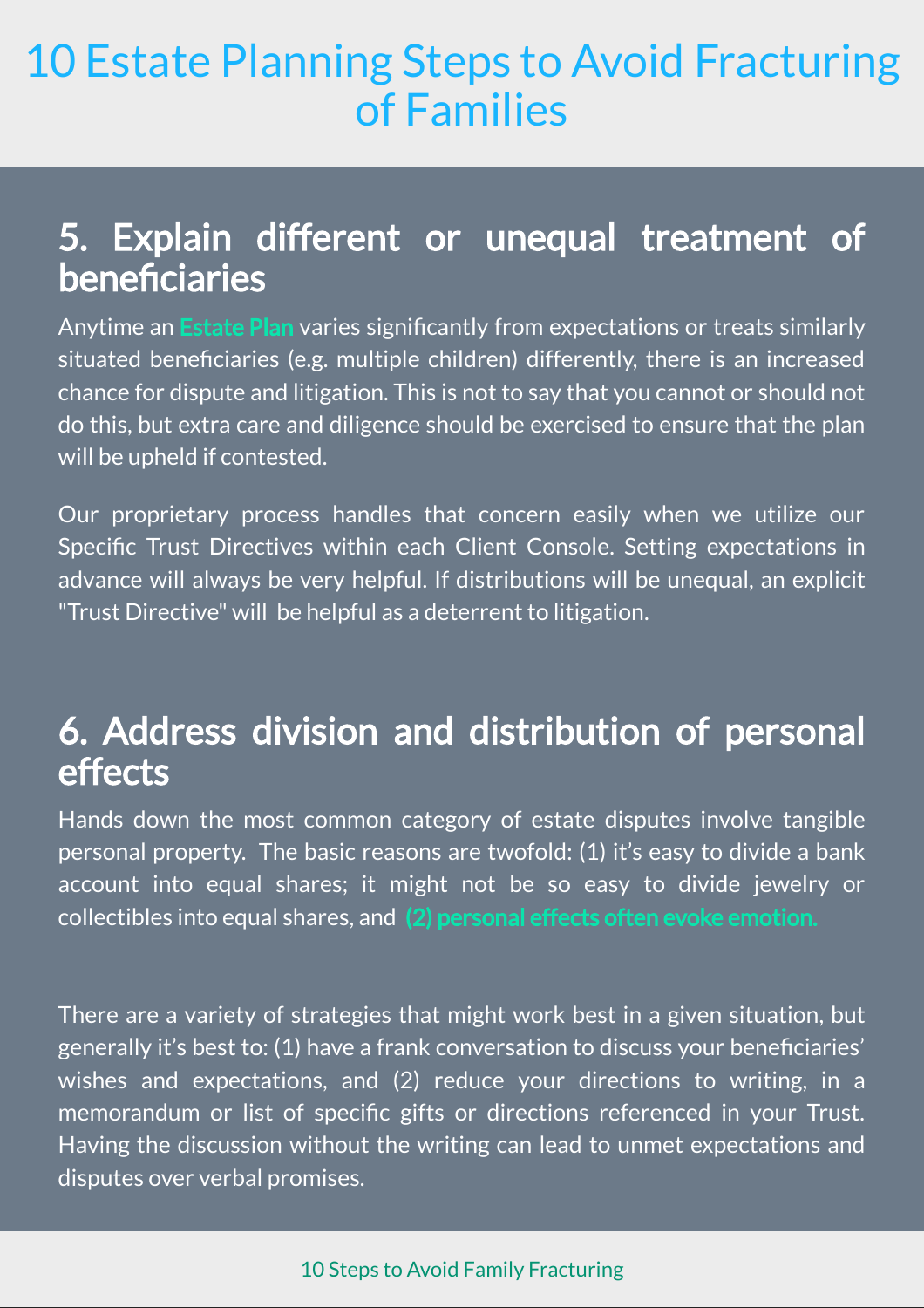#### 7. Address the effect of any lifetime gifts, advances or loans

Have you made intra-family loans or provided informal family assistance? Perhaps you've assisted a child with starting a business or purchasing a home. If so, it's important not only to set the expectations during your life, but to identify how these transfers are treated at death.

Was the transfer an advance on inheritance, and if so, will there be sufficient liquidity? A loan to be repaid with interest? A gift? Do you want loans to be forgiven upon death? And what are the tax consequences of the various options? You may know how you characterize the transfer, but does your family? If these types of transfers apply, we can address them during the estate planning process to avoid confusion and disputes using our "Specific Trust Directives" Apps table.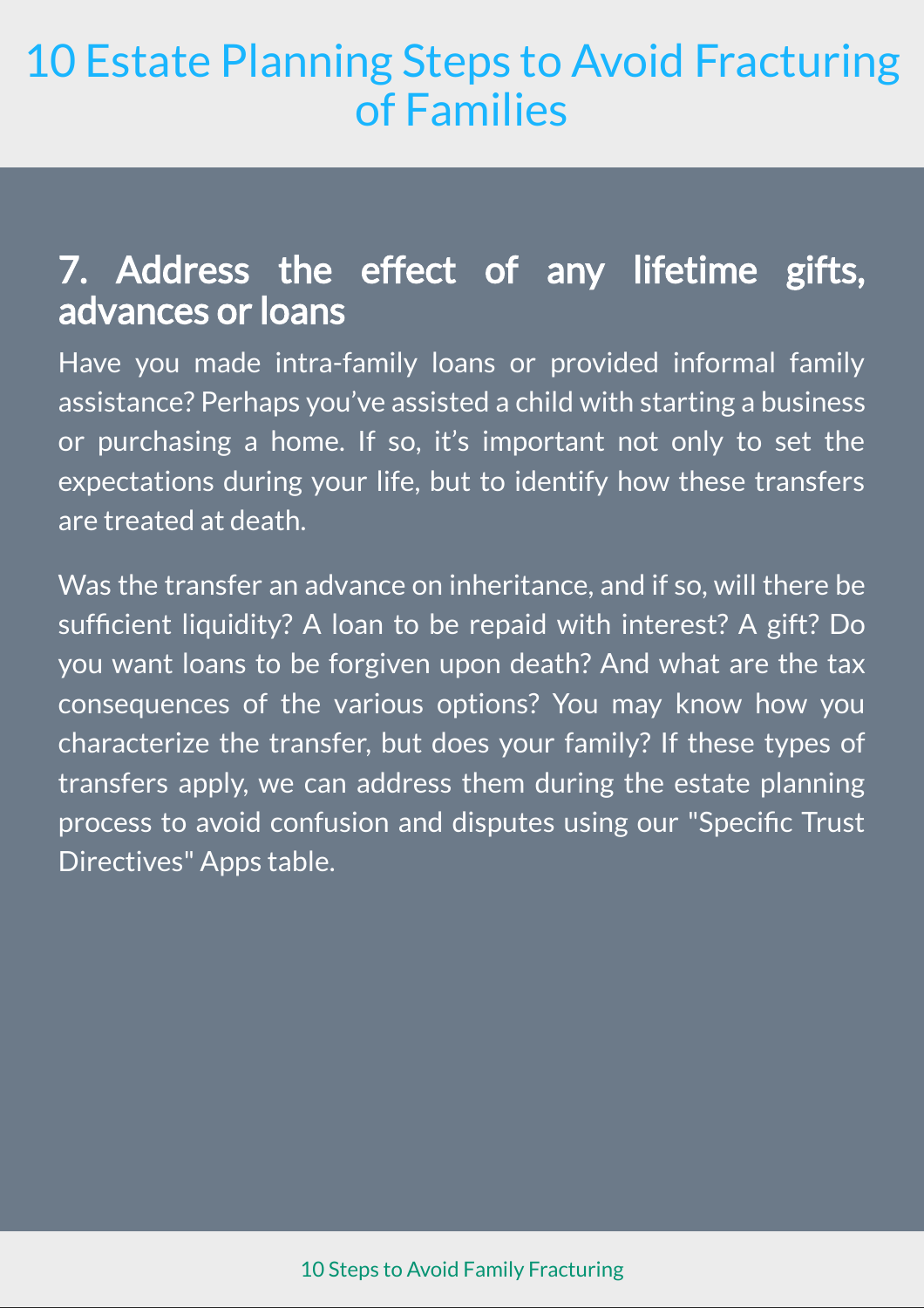#### 8. Be mindful of the consequences of joint asset ownership

If you create a living trust, you will generally want to title most of your assets in your trust. Small assets in your sole name can be poured over into your trust at death by Will.

But what about joint ownership? It's not uncommon for a parent to add a child to a bank account to help with the finances. This creates a presumption of a gift, meaning that the account belongs to the joint owner upon death. Was that really the intent? Convenience accounts are the source of many disputes and probate litigation and can create major havoc for estate planning purposes.

#### 9. Make sure to update beneficiary designations regularly!

Certain assets (e.g. retirement accounts, IRA's, 401(k)'s) cannot be titled in your trust. However, our [eStatePlan](https://www.mylifecardplan.com/MLCP/MainPage.asp)**™** is an vitally important tool to coordinate the designation of beneficiaries and distribution for these assets with the terms of your trust and monitor on an ongoing basis.

If separate accounts are payable to certain beneficiaries, then it's important to consider the effect that an increase or decrease in the value of these accounts might have on the disposition of your assets. It's also important to update designations after important life events — divorce, birth, death, etc.